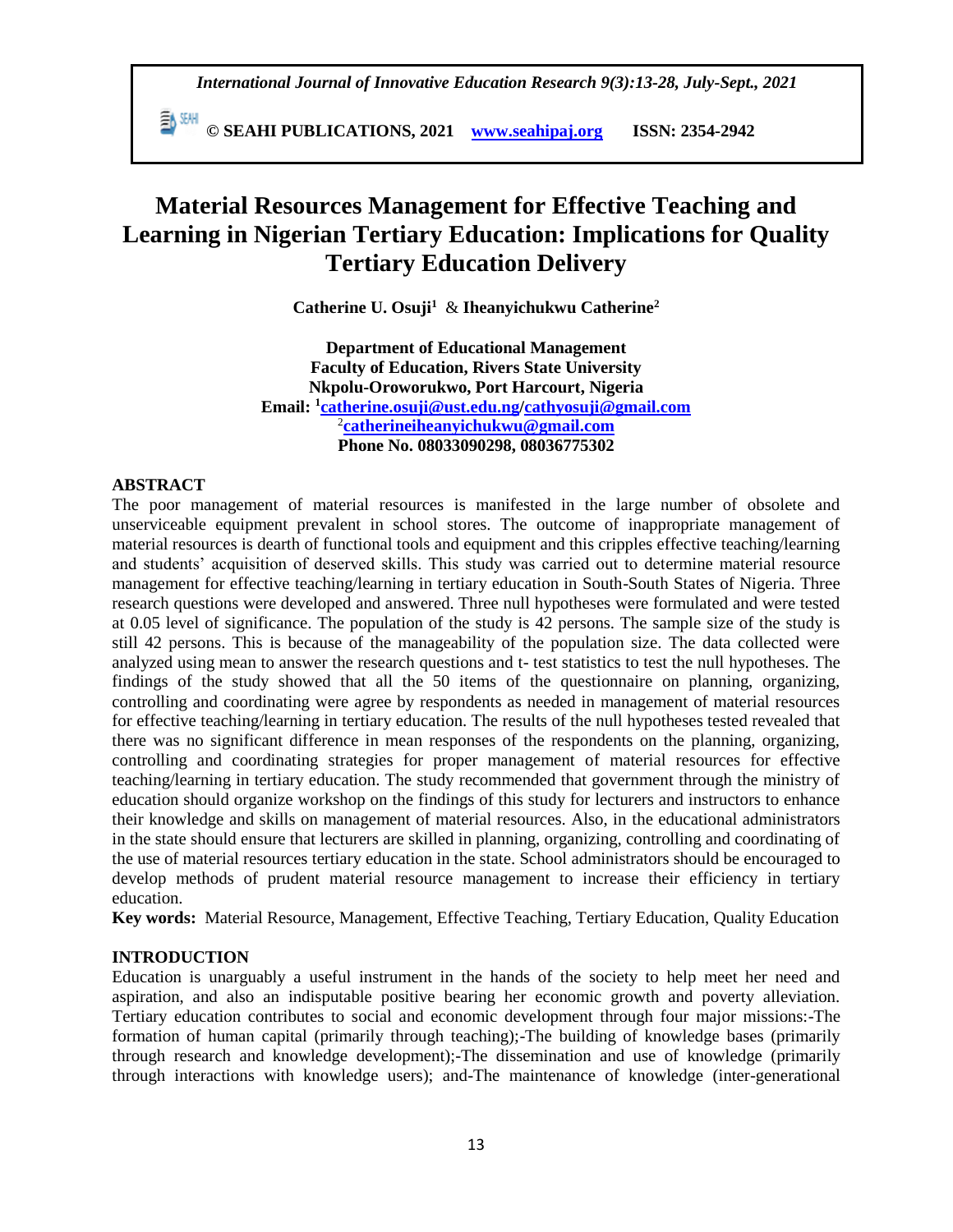storage and transmission of knowledge).The tertiary education or institution is commonly referred as higher education.

Higher Education covers all organized learning activities at the tertiary level. The Nigerian National Policy on Education (2004) defined tertiary education to include, universities, colleges of education, polytechnics and monotechnics. According to the Nigerian National Policy on Education, the major objectives of tertiary education were: a) To contribute to national development through high-level relevant manpower training. b) To develop and inculcate proper values for the survival of the individual and society. c) To develop the intellectual capability of individual to understand and appreciate their local and external environment. d) To acquire both physical and intellectual skills which will enable individuals to be self-reliant and become useful members of the society. e) To promote and encourage scholarship and community services. f) To forge and cement national unity; and g) To promote national and international understanding and interaction. Basically, in Nigeria, higher education is synonymous with the universities, the colleges of education and the polytechnics. Higher education in the country is currently provided by both private individuals and agencies such as religious organizations and the states and the federal governments.

These resources are of great important to teaching and learning. This involves facilities that are used to develop and add value to people. It includes physical assets like laboratories, libraries, instructional tools, writing materials, classrooms, etc used to develop student academic performance. Material resources are also seen as physical resources utilized by educational institutions in the process of implementing educational programmes. They act as ancillaries for the achievement of educational goals and objectives. Educational material resources are the integral part of a well-organized school system. It could be understood to be any material which is used to facilitate the overall teaching and learning process in schools. They include textbooks, visual aids, charts, maps, laboratories equipment, chalkboard/ whiteboard, playground and other materials applicable in education system.

Usman (2016) sees material resources as the tangible resources that can easily be seen and observed in any educational institution, such as classroom, staff office, vehicles, health centres, library, laboratories, instructional facilities and so on which directly or indirectly contributes to the achievement of educational goals and objectives. The school system may not attain its set out goals without proper management of materials resources No school can operate in a vacuum, the buildings, furniture, teaching aids, and several other materials are needed before a school can be said to be operational. However, the term school plant management is often adopted by most school administrators without adequate knowledge of the complexities involved Knezevich (2006) explained that school plant does not necessarily mean the school buildings alone, it is the provision of safe structure, adequate sanitary facilities, adequate shelter, balanced visual environment, appropriate thermal environment, room for work and play, the various types of equipment and materials on hand in school, the size of the learning classroom within the school building, as well as the nature of the classroom environment. All of these constitute the focus the material resource management in a school. Material resource management is therefore the process of ensuring that building and other technical systems support the operations of the organization. In most Nigeria public schools especially the primary and secondary, it is a common sight to see chairs and tables littered everywhere in the school premises, broken windows and doors, dilapidated buildings with cracked walls and leaking roofs, exposed electrical fittings, unkept bushes and lawn as well as a picture of total neglect of the school facilities.

### **Statement of Problem**

Despite the efforts of government and non-governmental organisation in provision of school materials or resources, there is still problems in the management of the resource or materials. Some of the tertiary education management lack the managerial strategies in managing the materials resources in teaching and learning. Lack of control, proper planning, lack of organisational skills and coordinating skills have hindered effective management of material resources for teaching and learning in tertiary education delivery.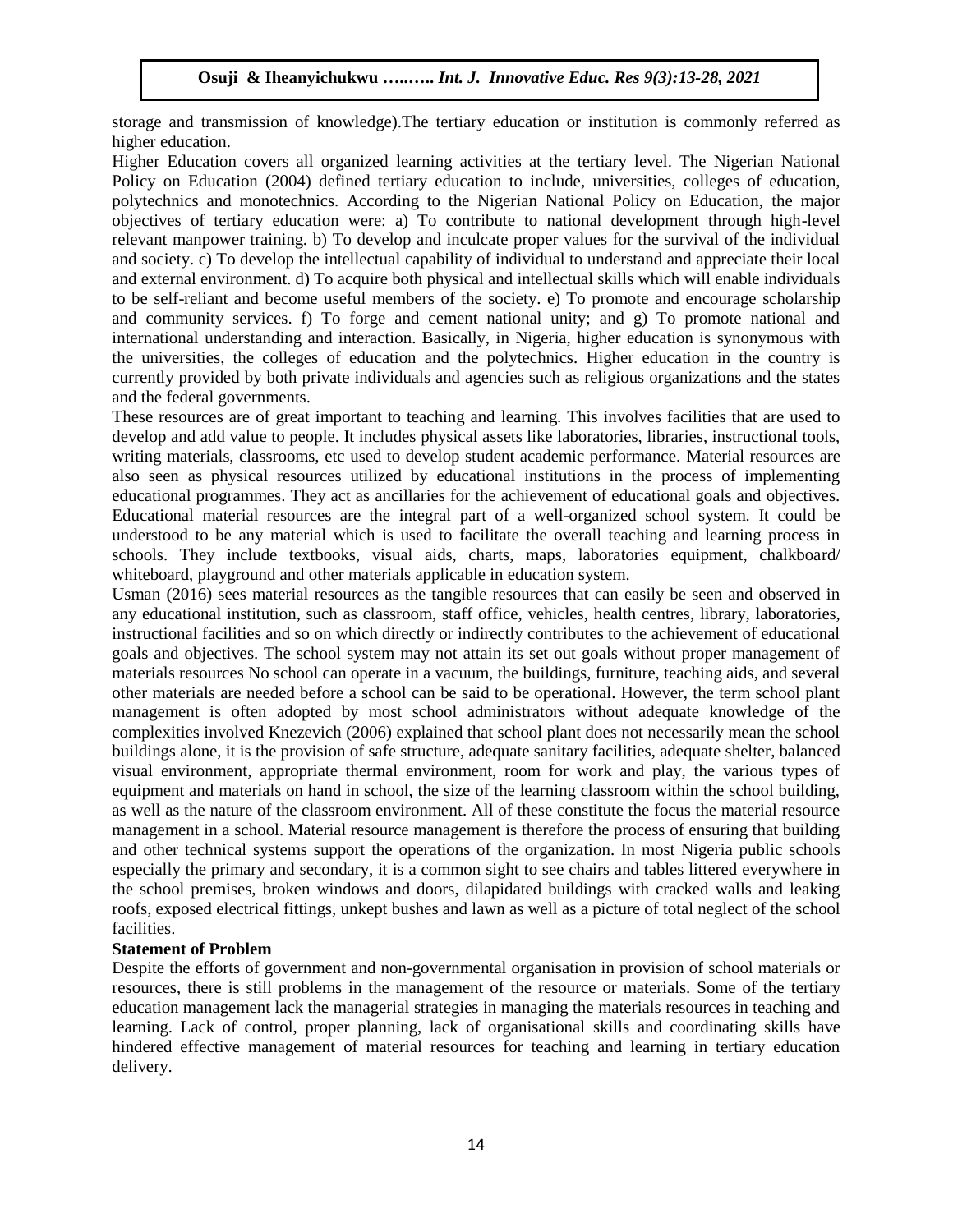### **Purpose of the Study**

The main purpose of the study is to examine material resources management for effective teaching and learning in Nigeria tertiary education: implications for quality tertiary education delivery. The specific objectives are to:

- 1. Identify the planning strategies needed for proper management of material resources in teaching and learning in tertiary education.
- 2. Examine the organisational strategies that will help in the management of material resources for effective teaching and learning in tertiary education
- 3. Determine the controlling strategies needed for proper management of material resources for effective teaching and learning in tertiary education.

### **Research Questions**

The study answered to the following research questions.

- 1. What are the planning strategies needed for proper management of material resources in teaching and learning in tertiary education?
- 2. What are the organizational strategies that will help in the management of material resources for effective teaching and learning education?
- 3. What are the controlling strategies needed for proper management of material resources for effective teaching and learning tertiary institution?

### **Hypotheses**

The following null hypotheses were formulated to guide the study and was tested at 0.05 level of significance.

- **Ho1:** There is no significant difference in the mean responses of lecturers and instructors of higher education, on the planning skills needed for proper management of material resources.
- **Ho2**: There is no significant difference between the means responses of lecturers and instructors of higher education, on the organization skills that will help in management of material resources for effective teaching/learning in tertiary in education.
- **Ho3**: There is no significant difference between the mean responses of lecturers and instructors on the controlling skills needed for management of material resources for effective teaching and learning in higher education.

# **Conceptual Framework**

### *Tertiary Education in Nigeria*

In the current National Policy on Education according to Federal Government of Nigeria (2004), defined tertiary education to include, universities, colleges of education, polytechnics and monotechnics. According to the Nigerian National Policy on Education, the major objectives of tertiary education were: a)To contribute to national development through high-level relevant manpower training. b)To develop and inculcate proper values for the survival of the individual and society. c)To develop the intellectual capability of individual to understand and appreciate their local and external environment. d)To acquire both physical and intellectual skills which will enable individuals to be self-reliant and become useful members of the society. e)To promote and encourage scholarship and community services. f)To forge and cement national unity; and g)To promote national and international understanding and interaction. Basically, in Nigeria, higher education is synonymous with the universities, the colleges of education and the polytechnics. Higher education in the country is currently provided by both private individuals and agencies such as religious organizations and the states and the federal governments. The scope and importance of tertiary education have changed significantly. Over40 years ago tertiary education, which was more commonly referred to as higher education, was what happened in universities. This largely covered teaching and learning requiring high level conceptual and intellectual skills in the humanities, sciences and social sciences, the preparation of students for entry to a limited number of professions such as medicine, engineering and law, and disinterested advanced research and scholarship. Teaching and learning at this level of education is more effective with special materials resources different from those of the primary and secondary schools.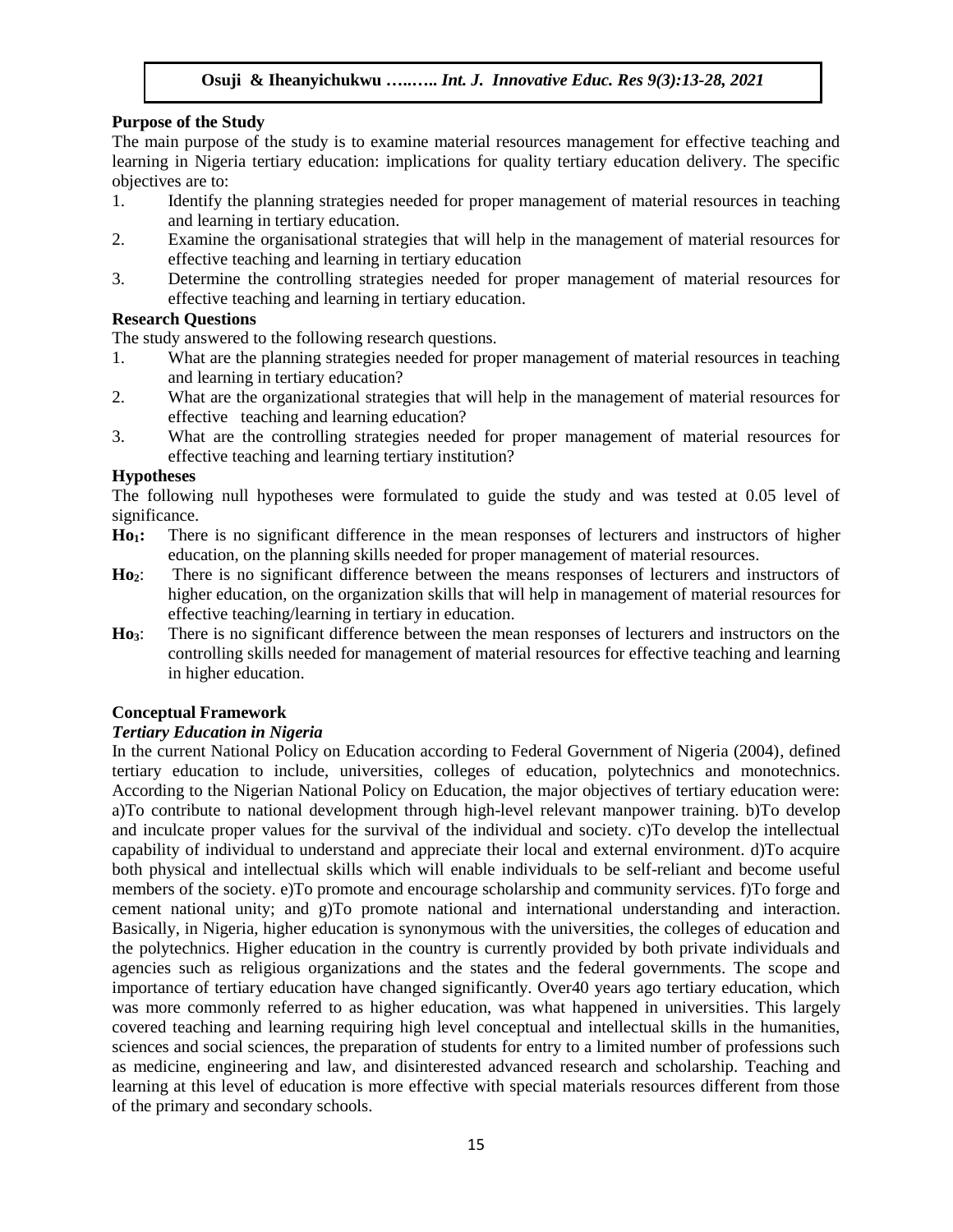#### **Material Resources for Tertiary Education**

Instructional materials are needed to convey ideas to the children to enhance their understanding (Caples, 1996). Instructional materials are the basic components in teaching at all levels of education, especially higher education. They help the students to understand what is being taught when they see and handle the object itself Shankar (2008). The materials resources provide opportunities for students to broaden and deepen their knowledge by providing a variety of firsthand, developmentally appropriate experiences and by helping students acquire symbolic knowledge through representing their experiences (Allison, 1999). According to Croft (2000) a visual presentation of an idea or a concept using pictures, charts and models helps the students to develop mental images of the object that the lecturer is talking about. Material resource management has a great role for the achievement of educational goals by providing quality service and optimizing profitability through effective and efficient utilization of it. According to Edoze [9], effective and efficient materials functions contributes to the improvement of performance, leads to a significant reduction in the total materials cost, and helps to enhance the profitability of schools.

#### **Concept of Management of School Materials Resources**

The material management concept is based on the potential advantages to be obtained from controlling the flow of materials and goods from supplier through stores and production to dispatch. The overall control would thus embrace purchasing, stores, Inventory control, production planning, and physical distribution [1]. UNESCO (1994) also affirmed that material resource management in schools is a specific activity of school administration to achieve positive end results. The material resources in the higher education are the instructional materials such as writing materials, the tables, chairs, boards, books, indoor and outdoor games, the classrooms, the play field and other infrastructural facilities in the school. Material resources management in higher education involves a coordinated effort to effectively manage the available material resources in the school to promote learning through careful planning, organizing, controlling and evaluation of available material resources in the school. Ehiametalor (2003) identified the required material resources in higher education to include equipment, buildings, money and instructional materials. The application of appropriate management techniques in material resource management would assist in taking care of all available facilities (Aigboje, 2007). In other words, facilities which might have suffered neglect as a result of carelessness, ignorance, lack of commitment and lack of resources for management of the preschool teachers would be pruned to damage. Also, material resources which are well managed are likely to be durable (Ojedele, 2004). This will save us the cost of replacement within a short period of procurement. In addition, there would be safety from danger, disaster and theft when material resources in schools are well managed. Key concepts in material resource management in schools according to Abdulkareem and Fasasi (2013) include provision, utilization, maintenance and improvement of educational facilities and material resources. According to Raymond (2003), it is important to achieve organizational goal with acquisition and utilization of the right quality and quantity material resource used to deliver service. Material resource management is common to all types of organization. It is basic, because no organization can operate or survive without it. Thus, the success or failure of any organization depends on the material resource management and utilization. Material resource management is said to be that, process of management, which coordinated, supervises and excites the tasks associated with the flow of materials to, through and out of an organization in an integrated fashion

#### *Maintenance of Educational Material Resources*

The school administrator is often charged with the responsibility of maintenance and replacement of most school facilities depending on the availability of fund. Okafor (2006) noted that material resource management is as important as the human resource management. Material resources in higher education tend to depreciate as soon as they are provided and put into use. Therefore, there is need for maintenance through repair and servicing of components in order to restore their physical condition and sustain their working capacity. Maintenance of the material resources by school administrators in the tertiary education setting enhances performance and durability of the materials for teaching the students. The maintenance of the material resources according to Adeboyeje (2000) are preventive, corrective, breakdown and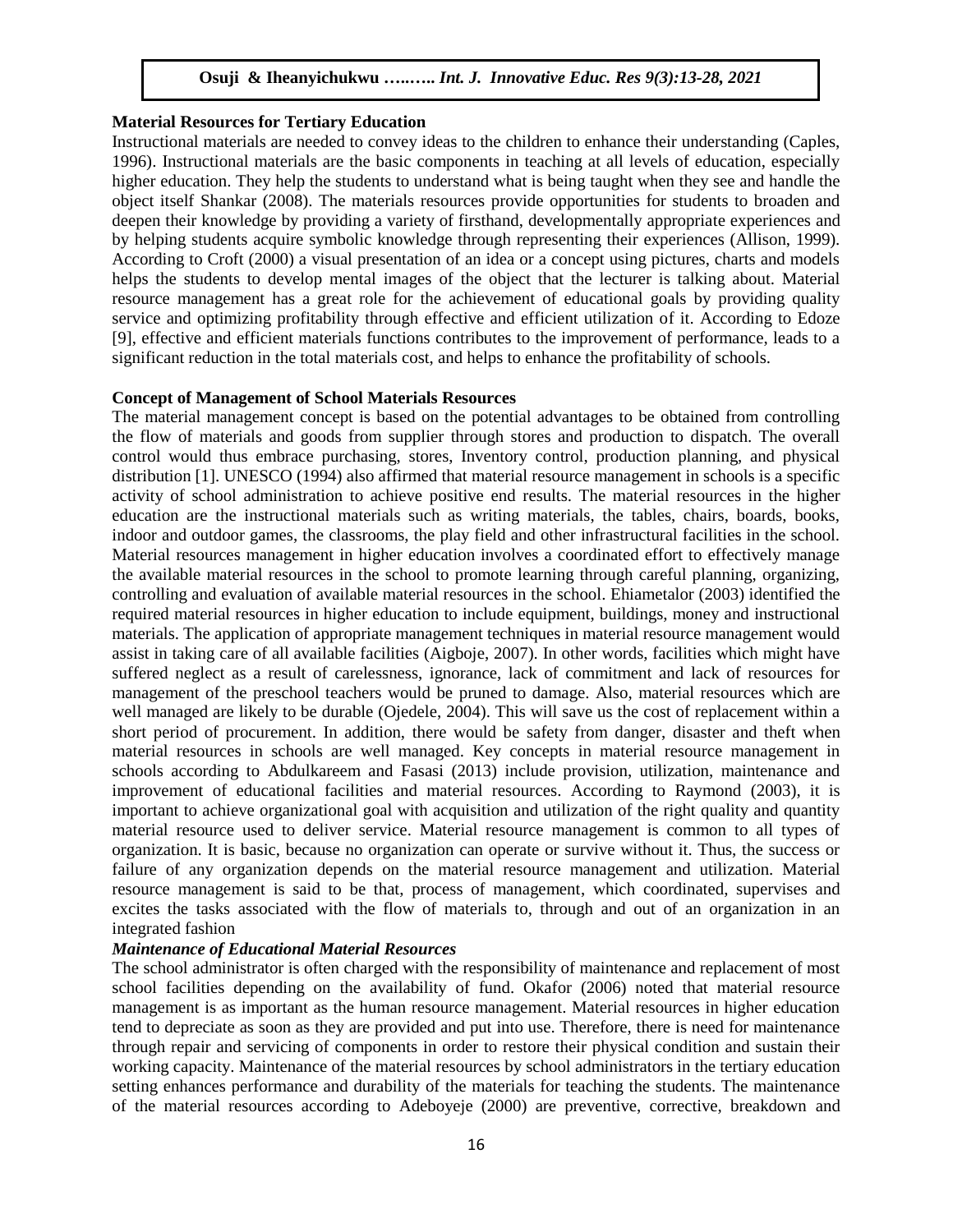shutdown maintenance services. Preventive maintenance occurs regularly by checking and rechecking the available material resource use for educational purposes (Abdulkareem and Fasasi, 2013). Prevention is not only better: it is also cheaper than any other measures, it is proactive in nature. Corrective maintenance involves reactivation or replacement of material resource in order to normalize their performances. When a material or equipment breaks down completely, a major repair or replacement may be needed by the school management (Adeboyeje, 2000).

#### **Material Resource Management Skills**

Management according to Tarig (2008) is defined as a process of coordinating work activities so that they are completed efficiently and effectively with and through people. He went further to say that management is a process of planning, organizing, leading and controlling all activities of the organization in pursuit of pre-determined objectives. Davis (2007), listed management functions to include: planning, organizing, leading or motivating, coordinating and controlling. Management in the context of this study is the act of planning, organizing, controlling and coordinating the activities in tertiary education in order to achieve its objectives. Material resources for teaching and learning in tertiary institutions cannot be effectively utilized to achieve objectives without proper planning, organization, coordination, and controlling.

#### *Planning Skills*

Planning skills are central to the improvement of our educational development strategies, tasks and schedules to ensure that stated objectives are achieved. Wanda (2013) stated that planning skills equip the teachers to think ahead and accomplish educational goals Material resource management in schools starts from the planning for such resources. At the inception of a school, certain basic materials stipulated by government must be available at the school. These facilities must be adequately planned for. The facilities include the impermanent properties and physical infrastructure. The infrastructures are assets rooted in and located on the land belonging to an educational institution and used for educational purposes.

#### *Organizing Skill*

According to Olaitan, *et al* (1999) the following guides are suggested for organizing new and existing facilities: review the occupational objectives and goals of the programme; list and arrange the learning activities which are meant to take place; examine the equipment and materials necessary for the projected learning activities; determine and arrange the approximate boundaries of each materials desired for the learning activities among others. Nwachukwu (2006) pointed out that the teacher decides which organizing element among those within the chosen system will be most relevant, most meaningful and most useful materials for the specific students who should work and gain experiences using the materials. In order to facilitate progress in classroom instruction, the course of study has to be organized as well. The organization of course of study will enhance students' appreciation of the programme and help in their career choice. The main contribution of organization is that it ensures proper utilization of available materials. It therefore becomes imperative that material resources in tertiary education be effectively organized for instructional delivery through the acquisition of the relevant resource management skills by the administrator.

Arranged to facilitate instructional delivery in such a way that it will be easy for the teacher to teach and the students to learn. The classroom must be arranged in a manner that it will assist the teacher to effectively manage the class. This is important because, time required for instruction will be wasted for class reorganization if the classroom is not well organized. 3. Instructional materials in the classroom have to be organized in such a manner to facilitate easy accessibility to use for instructional delivery. Logical sequences of activities are required in order to effectively organize a preschool classroom and materials for effective instructional delivery.

#### *Control skill*

Controlling involves seeing that the action is according to specification and taking remedial actions when needed to prevent unsatisfactory results. Movement of materials in school workshop or laboratory should be controlled to avoid loss of materials. Uwaifo and Uwaifo (2009) observed that these materials suffer pilferation in the hands of teachers and students. This is an indication of poor management of material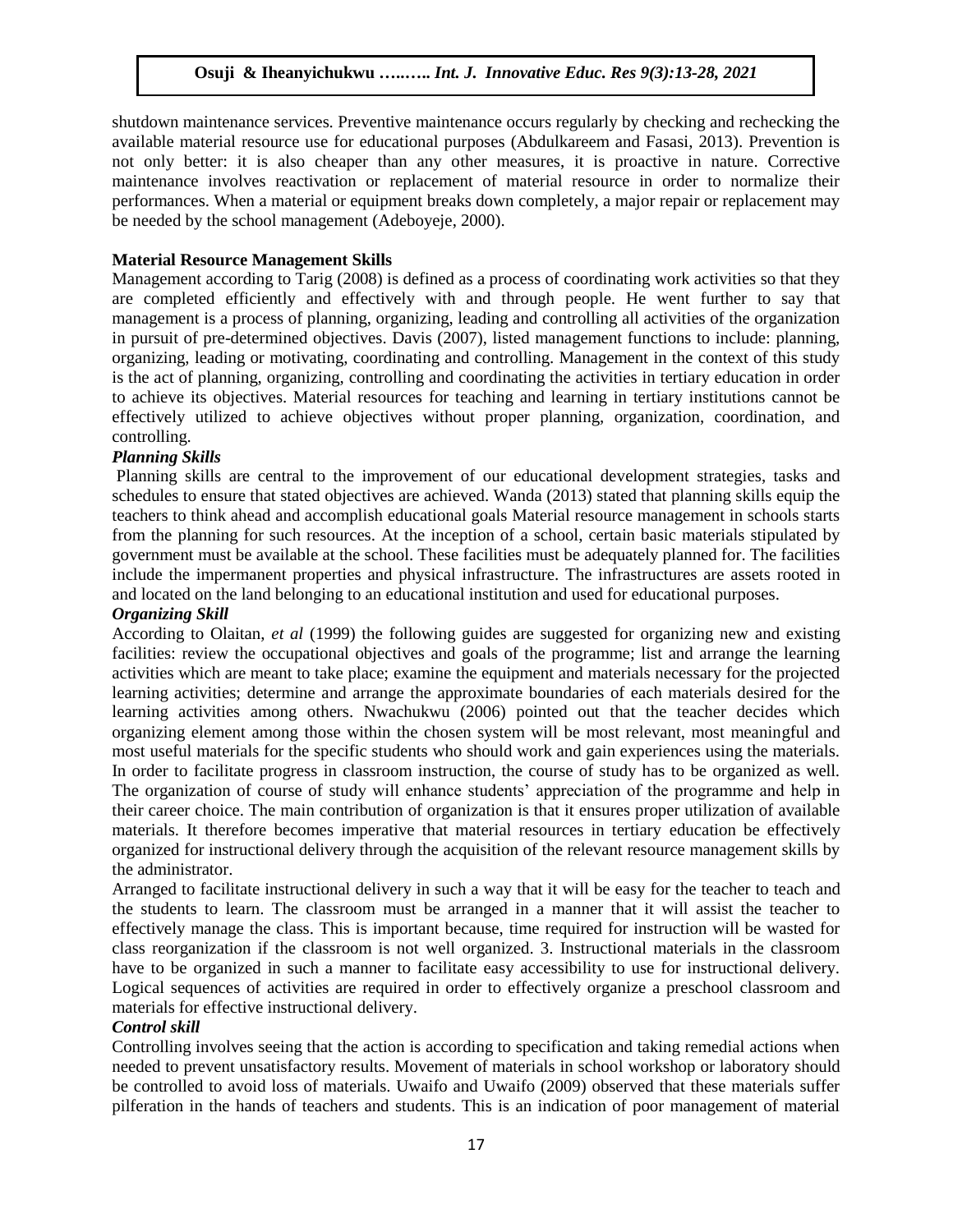resources and as rightly stated by Adebesin (2003) that mismanagement of available material resources in tertiary education has aggravated its inadequacy. This implies that effective supervision should be adopted to control the use of materials resources.

#### *Coordinating Skill*

Coordination is a management function, which results in the integration of the activities of people in the use of facilities and materials and handing the asset of the enterprise to accomplish unified approach to pre-determined goals and objectives. Nwachukwu (2006) stated that coordinating is the task of management whereby the plans and organization are kept under continuous surveillance so that operating efficiency is monitored and difficulties are foreseen. Effective coordination ensures smooth running of a set up. Effective coordination of material resources for teaching/learning in tertiary education will create enabling environment and ensures that all materials are put to use for students acquisition of skills. Oliatan, Nwachukwu, Igbo, Onyemacchi, and Ekong (1999) stated that when tools and equipment are effectively coordinated, the result will be the production of efficient, effective and employable graduates. But Okafor (2007) observed that the university final year students have not acquired enough psychomotor skills needed for self-reliance. The implication is that material resources have not been effectively coordinated to result to the production of employable graduates.

#### **METHODOLOGY**

The study adopted a survey research design. This design was suitable since this study educe information on strategies or skills for management of material resources for effective teaching in tertiary education. The study was carried out in South-South states of Nigeria. The states include; Abia, Akwa Ibom, Cross-River, Delta, Edo, Bayelsa and River States. The study involved tertiary education in these States. The population of the study comprised of 42 respondents (27 lecturers and 15 instructors) in higher education in the South-South states. The population was based on information collected from personnel service unit of each school. The entire population was studied, hence there was no sampling. The data obtained were analyzed by finding the variance of each item of the instrument and variance of the total number of items in each section of the instrument. The variances were used to calculate the alpha co-efficient of the instrument. The result is a co-efficient of his value represented the reliability coefficient of the instrument. The researcher with five research assistants administered and collected the questionnaire. The research assistants were instructed on how to administer questionnaire to ensure high percentage return.Mean was used to answer the three research questions. In calculating the Mean the response categories was assigned numerical values of 5-1 from strongly agree to strongly disagree. The mean of the response category is 3. The lower limit is 2.50 and the upper limit is 3.50. Therefore, any item with the mean of 3.50 and above will be considered agree while those with mean below 3.50 will be considered disagree. This is because 3.50 is the true lower limit of agreeing in the response continuum. The hypothesis was analyzed using ttest at significant level of 0.05 and 40 degree of freedom. The null hypothesis was rejected for items with t-calculated greater than the table value and accepted for t-calculated values less than t-table values.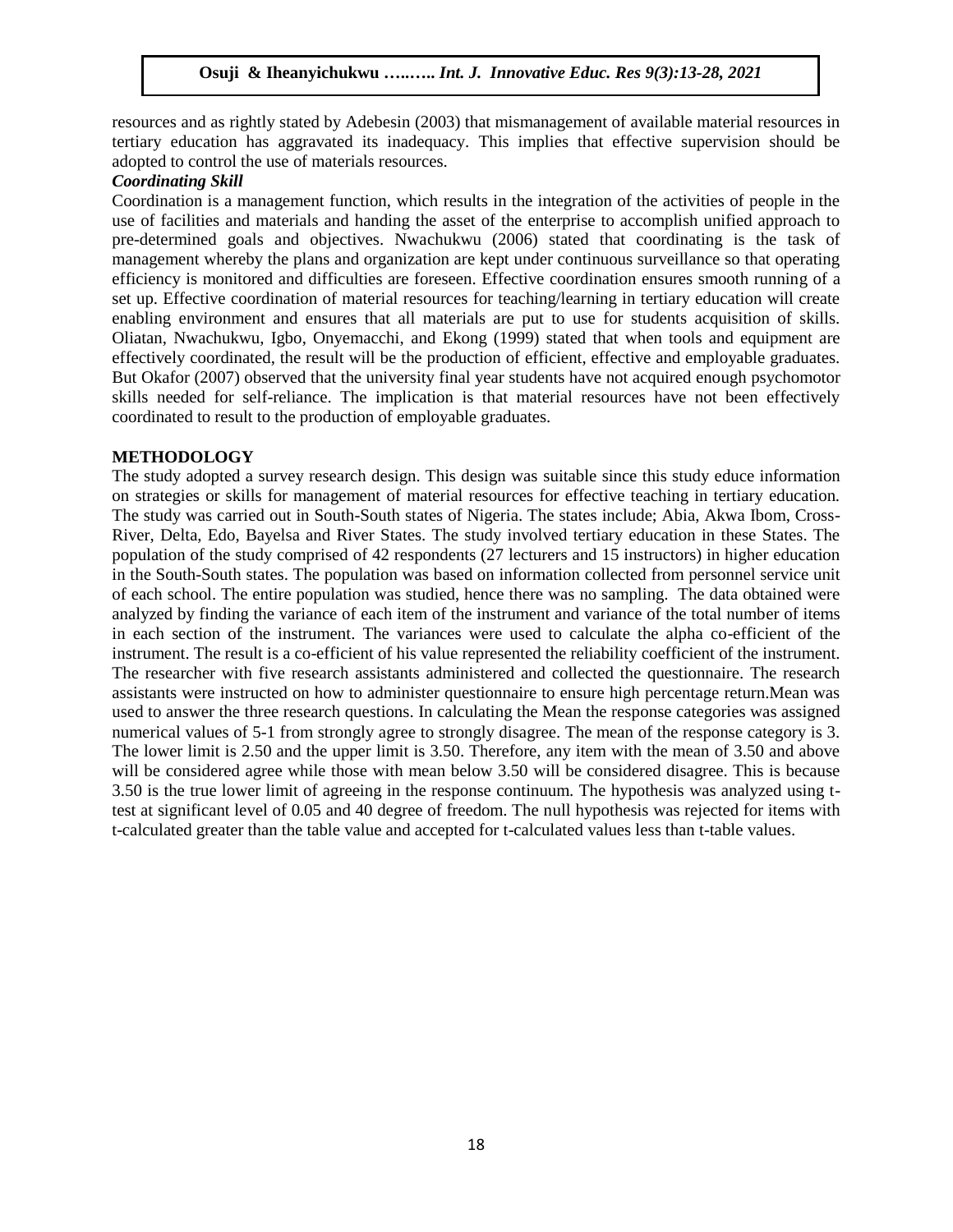# **RESULTS**

**Research Question One**: *What are the planning skills needed for proper management of material resources in teaching/learning in education?* 

**Table 1**: Mean responses of lecturers and instructors on planning skills needed for proper management of material resources in teaching/learning in tertiary education. **Item** 

| LUVIII |                                                                                 |                |               |
|--------|---------------------------------------------------------------------------------|----------------|---------------|
| S/N    | The planning strategies should involve                                          | $\overline{x}$ | <b>Remark</b> |
| 1.     | Providing adequate funds for the purchase of consumable materials and           | 4.48           | Agree         |
|        | maintenance of existing facilities.                                             |                |               |
| 2.     | Workshop facilities should be planned based on current students' enrolment      | 3.57           | Agree         |
| 3.     | Adequate number of tools and equipment should be provided in the workshops      | 4.45           | Agree         |
|        | and laboratories.                                                               |                |               |
| 4.     | Materials and equipment should be located appropriately in the classroom.       | 4.31           | Agree         |
| 5.     | Equipment and tools should be planned based on the school curriculum.           | 4.38           | Agree         |
| 6.     | Equipment, tools and materials used in teaching / learning of courses should be | 4.21           | Agree         |
|        | planned yearly.                                                                 |                |               |
| 7.     | Shop stores should be provided for safety of consumables                        | 4.36           | Agree         |
| 8.     | Infrastructures should be located for convenience and safety.                   | 4.21           | Agree         |
| 9.     | Planning the workshop to carter for students practical work in areas of         | 4.26           | Agree         |
|        | construction of appliances.                                                     |                |               |
| 10.    | Deciding the method of storage required for each material used in tertiary      | 4.02           | Agree         |
|        | education.                                                                      |                |               |
| 11.    | Material management committee should be set up to comprise of lecturers and     | 4.33           | Agree         |
|        | instructors                                                                     |                |               |
| 12.    | Borrower-loss replacement system should be adopted to check losses.             | 4.00           | Agree         |
| 13.    | Stores should be planned with adequate ventilation, illumination and artificial | 4.36           | Agree         |
|        | lighting                                                                        |                |               |
| 14.    | Maintenance schedule should be developed for regular maintenance of tools and   | 4.36           | Agree         |
|        | machines                                                                        |                |               |
| 15.    | Develop and operate within constraints of a budget.                             | 4.19           | Agree         |

Table 1 above revealed that all items on planning skills were rated by the respondents with their means scores ranging from 3.37 to 4.48. This signifies that all the items on planning skills are effective in management of material resources for effective teaching/ education.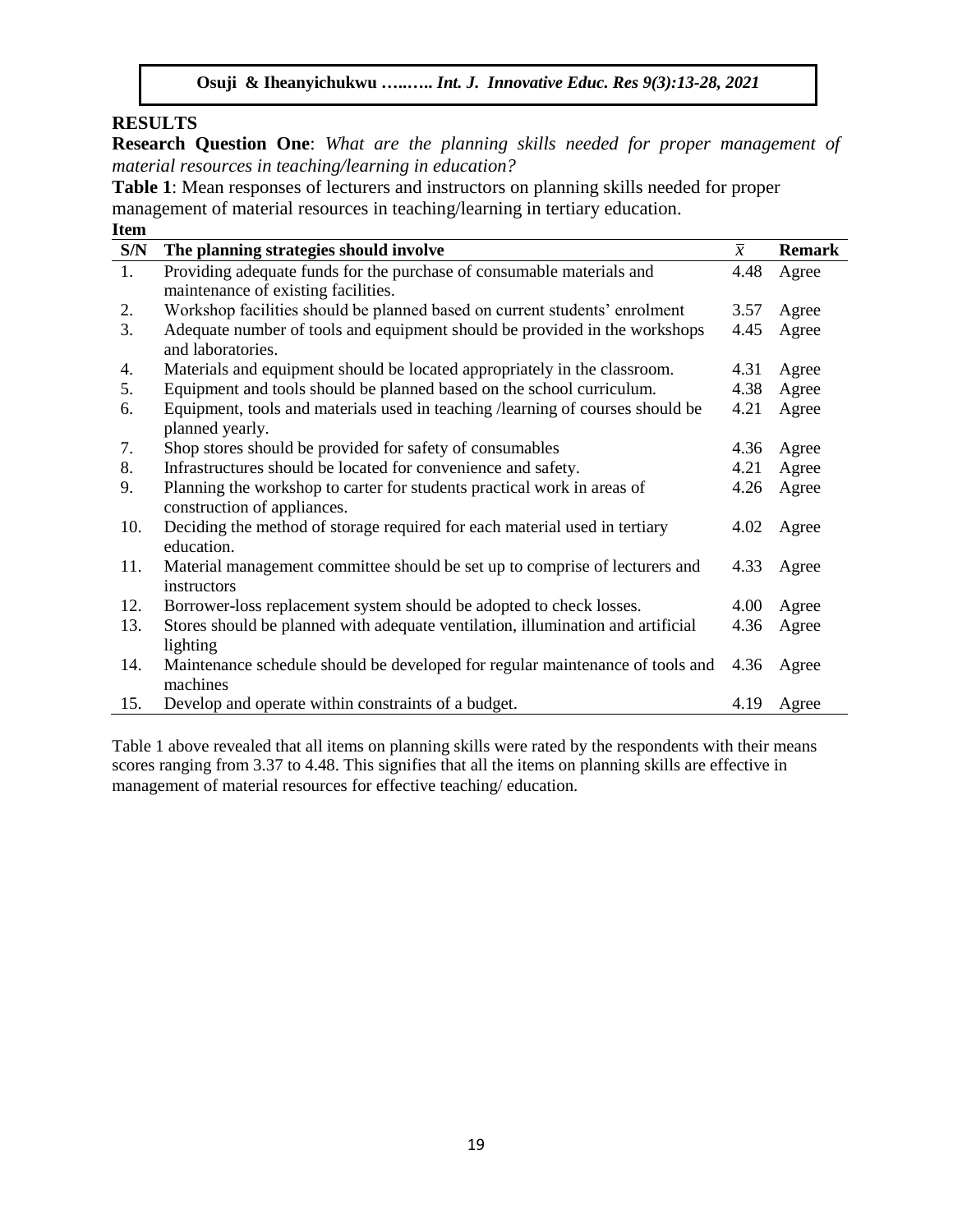**Research Question 2:** *What are the organizational skills that will help in the management of material resources for effective teaching in tertiary education?*

**Table 2:** Mean responses of lecturers and instructors on organizing skills that will help in the management of material resources for effective teaching/learning in tertiary education. **Item** 

| S/No | Organization of material resources should involve                                                                                           | $\overline{x}$ | <b>Remark</b> |
|------|---------------------------------------------------------------------------------------------------------------------------------------------|----------------|---------------|
| 16.  | Equipment should be arranged to facilitate teaching and learning                                                                            | 4.33           | Agree         |
| 17.  | Arrangement of tools and materials before and after use                                                                                     | 4.33           | Agree         |
| 18.  | Proper records of all the shop equipment and tools should be kept.                                                                          | 4.33           | Agree         |
| 19.  | Tools and equipment should be used for activities they are designed for                                                                     | 4.36           | Agree         |
| 20.  | There should be regular supervision of material inventories to check losses                                                                 | 4.43           | Agree         |
| 21.  | Safety inspections should be conducted regularly and hazardous condition<br>corrected.                                                      | 4.48           | Agree         |
| 22.  | Develop a procedure to insure proper laboratory clean up.                                                                                   | 4.21           | Agree         |
| 23.  | Equipment in school workshop should be well arranged to enhance safety<br>efficiency, and learning.                                         | 4.24           | Agree         |
| 24.  | Procedures to facilitate storage, checkout, and security of tools and<br>equipment should be<br>developed                                   | 4.24           | Agree         |
| 25.  | Work stations should be designate and equipping for each skill area such as<br>installation, repairs, maintenance, design and construction. | 4.21           | Agree         |
| 26.  | Professional service person should be invited to make major equipment<br>repairs                                                            | 4.33           | Agree         |
| 27.  | Storing the materials in a lockable cabinet                                                                                                 | 4.07           | Agree         |
| 28.  | Minor repairs (predictive maintenance) of the facilities should be made to<br>avoid breakdown                                               | 4.38           | Agree         |
| 29.  | Equipment should be organized to facilitate movement of people in the<br>workshop                                                           | 4.26           | Agree         |
| 30.  | Students should be grouped during practical to enhance mastery.                                                                             | 4.19           | Agree         |

Table 2 showed that all the 15 items on organizing skills had their mean scores between 4.07 to 4.48. This indicated that respondents agreed to all the items as important organizing skills for management of material resources for effective teaching/learning in tertiary education.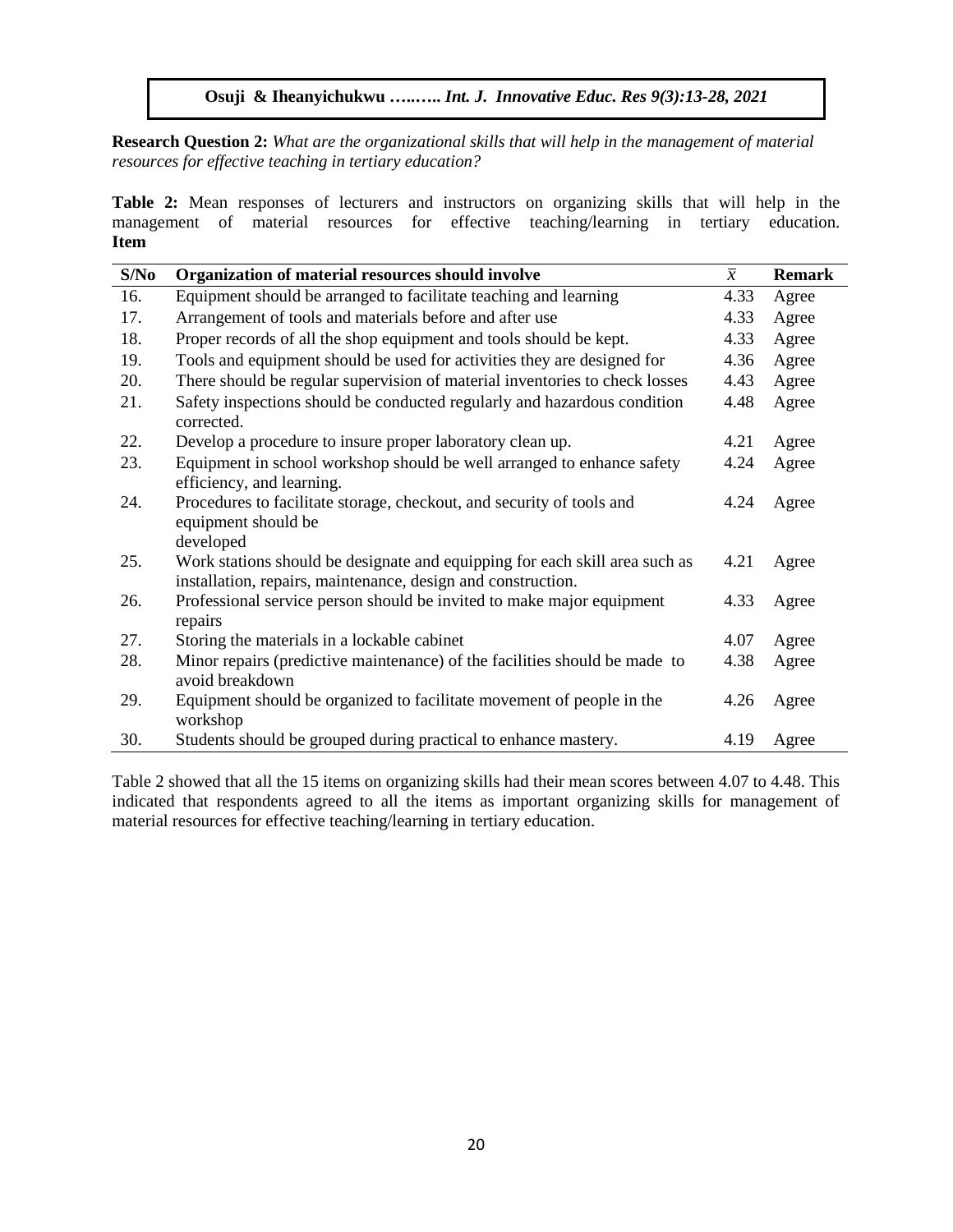**Research Question 3:** *What are the controlling skills needed for proper management of material resources for effective teaching in tertiary education?*

**Table 3:** Mean responses of lecturers and instructors on controlling strategies needed for proper management of material resources for effective teaching in tertiary education. **Item** 

| S/No | <b>Controlling strategies should involve</b>                                                                                           | $\overline{x}$ | <b>Remark</b> |
|------|----------------------------------------------------------------------------------------------------------------------------------------|----------------|---------------|
| 31.  | Selecting, storing, and maintaining material for student use.                                                                          | 4.26           | Agree         |
| 32.  | Promoting material and environmental safety by colour coding equipment,<br>marking safety zones, and posting appropriate safety signs. | 4.38           | Agree         |
| 33.  | An identification system should be used to deter material theft.                                                                       | 4.26           | Agree         |
| 34.  | Students should be guided in the use of appropriate tools, equipment and<br>machine in the school.                                     | 4.24           | Agree         |
| 35.  | Lecturer and workshop staff should prepare directives for the use of<br>machines, tools and materials.                                 | 4.31           | Agree         |
| 36.  | Maintaining a complete inventory of tools at the end of each class.                                                                    | 4.21           | Agree         |
| 37.  | There should be a competent store keeper who should be responsible for the<br>security of tools and equipment.                         | 4.31           | Agree         |
| 38.  | Tool loan slips should be given to students and staff who want to borrow any<br>tool/equipment.                                        | 4.88           | Agree         |
| 39.  | Accurate inventory of materials in stock should be kept.                                                                               | 4.31           | Agree         |
| 40.  | There should be adequate check to avoid careless loss of material due to<br>pilferation and vandalization.                             | 4.31           | Agree         |
| 41.  | Maintenance and storage material t should be well supervised.                                                                          | 4.29           | Agree         |

Table 3 indicated that all the 11 items on controlling strategies are needed in management of material resources for effective teaching/learning in tertiary education. All the items were rated agree with their mean scores ranging between 3.88 to 4.38.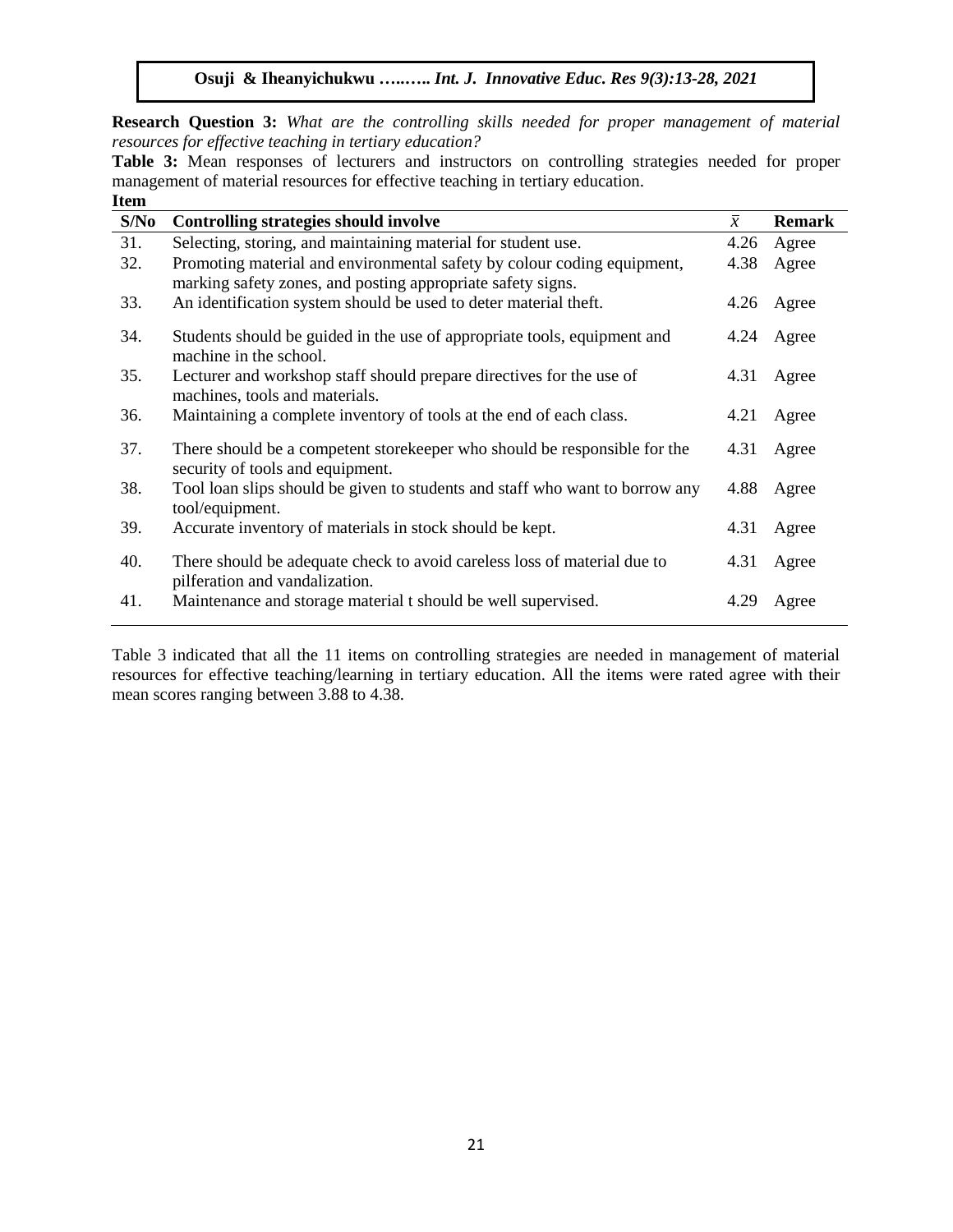**Hypothesis 1:** There is no significant difference in the mean responses of lecturers and instructors on the planning activities needed for proper management of material resources.

| Table 4: T-test analysis of mean rating of respondents on planning skills needed for proper management |
|--------------------------------------------------------------------------------------------------------|
| of material resources for effective teaching in tertiary education.                                    |

| S/<br>N <sub>0</sub> | <b>Planning Strategies</b>                                                                                | $N_1 = 27$<br>$-2$ | $N_2 = 15$<br>$-2$ | Lectur | <b>Instr</b><br>uctor | t-cal   | t-tab | <b>Remark</b>             |
|----------------------|-----------------------------------------------------------------------------------------------------------|--------------------|--------------------|--------|-----------------------|---------|-------|---------------------------|
|                      |                                                                                                           | XISI               | $x_{2S2}$          | ers    | $\mathbf{s}$          |         |       |                           |
| 1.                   | Providing adequate funds for the                                                                          | 4.25               | 0.26               | 4.33   | 0.24                  | 1.19    | 2.02  | <b>Not</b>                |
|                      | purchase of consumable materials and<br>maintenance of existing facilities.                               |                    |                    |        |                       |         |       | Significant               |
| 2.                   | Workshop facilities should be planned<br>based on current student' enrolment                              | 4.19               | 0.85               | 4.13   | 0.12                  | 0.30    | 2.02  | <b>Not</b><br>Significant |
| 3.                   | Adequate number of tools and<br>equipment should be provided in the<br>workshop and laboratories          | 4.52               | 0.26               | 4.40   | 0.26                  | 0.73    | 20.2  | <b>Not</b><br>Significant |
| 4.                   | Materials and equipment should be<br>located<br>appropriately in the school                               | 4.41               | 0.25               | 4.27   | 0.21                  | 0.92    | 2.02  | <b>Not</b><br>Significant |
| 5.                   | Equipment and materials should be<br>planned based on the curriculum.                                     | 4.52               | 0.26               | 4.27   | 0.21                  | 1.64    | 2.02  | <b>Not</b><br>Significant |
| 6.                   | Equipment, tools and materials used in<br>teaching/learning courses should be<br>planned yearly.          | 4.52               | 0.26               | 4.47   | 0.41                  | 0.26    | 2.02  | Not<br>Significant        |
| 7.                   | Shop stores should be provided for<br>safety of consumables.                                              | 4.48               | 0.26               | 4.40   | 0.40                  | 0.42    | 2.02  | <b>Not</b><br>Significant |
| 8.                   | Infrastructure should be located for<br>convenience and safety.                                           | 4.26               | 0.43               | 4.33   | 0.24                  | $-0.39$ | 2.02  | <b>Not</b><br>Significant |
| 9.                   | Planning the workshop to carter for<br>students practical work in areas of<br>construction of appliances. | 4.30               | 0.29               | 4.33   | 0.24                  | $-0.18$ | 2.02  | <b>Not</b><br>Significant |
| 10.                  | Deciding the method of storage<br>required<br>for each material used in the school.                       | 4.19               | 0.55               | 4.00   | 0.14                  | 1.10    | 2.02  | <b>Not</b><br>Significant |
| 11.                  | Material management committee<br>should be set up to comprise of<br>lecturers.                            | 4.41               | 0.33               | 4.33   | 0.24                  | 0.48    | 2.02  | <b>Not</b><br>Significant |
| 12.                  | Borrower-loss replacement system<br>should be adopted to check losses.                                    | 4.19               | 0.29               | 3.60   | 1.11                  | 2.03    | 2.02  | <b>Not</b><br>Significant |
| 13.                  | Stores should be planned with<br>adequate ventilation, illumination and<br>artificial lighting.           | 4.48               | 0.26               | 4.27   | 0.35                  | 1.16    | 2.02  | <b>Not</b><br>Significant |
| 14.                  | Maintenance schedule should be<br>developed for regular maintenance of<br>materials.                      | 4.52               | 0.26               | 4.33   | 0.38                  | 1.02    | 2.02  | <b>Not</b><br>Significant |
| 15.                  | Develop and operate within<br>constraints<br>of a budget.                                                 | 4.04               | 0.50               | 4.47   | 0.27                  | $-2.25$ | 2.02  | <b>Not</b><br>Significant |

# **Overall 4.38 0.32 4.26 0.36 0.63 2.02 NS**

Degree of freedom = 40; prob of 0.05, t-table =  $2.02$ .

The data presented on table 5 showed that of 15 items in the table, there was no significant difference on all the 15 items, while item 12 showed significant difference on the responses of lecturers and instructors. The overall t-cal for the table is 0.63, which is less than t-table value. Hence the null hypothesis was upheld.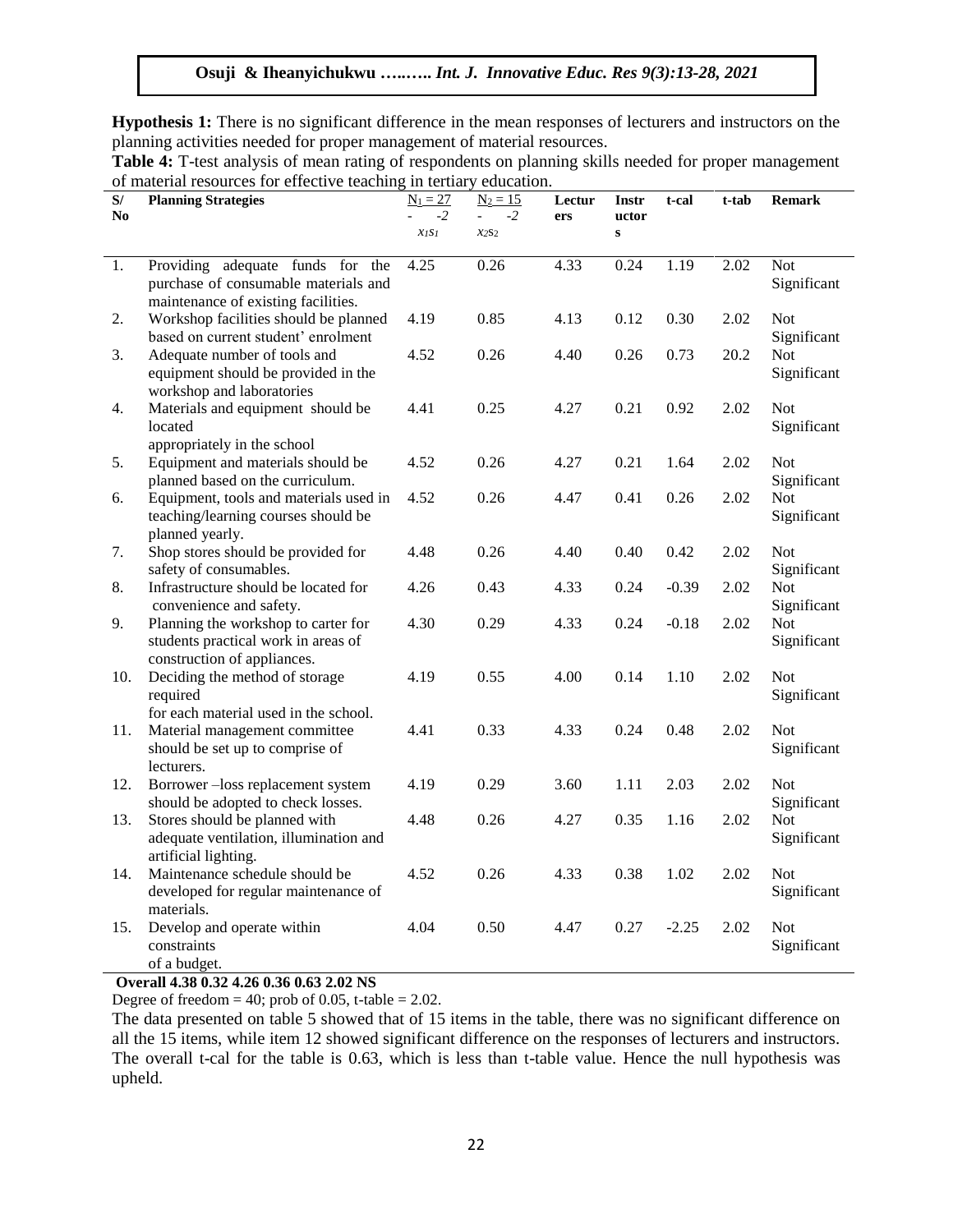**Hypothesis 2:** There is no significant difference in the mean responses of lecturers and instructors on the organization strategies that will help in management of material resources for effective teaching/learning in tertiary education

| <b>Table 5:</b> T –test analysis on the mean responses of the respondents on the organization strategies for |  |  |
|--------------------------------------------------------------------------------------------------------------|--|--|
| proper management of material resources.                                                                     |  |  |

| 16. | Organizing strategies                                                                                                                                | $N_1 = 27$       | $N_2 = 15$       | Lecturers | <b>Instructors</b> | t-cal   | t-tab | <b>Remark</b>   |
|-----|------------------------------------------------------------------------------------------------------------------------------------------------------|------------------|------------------|-----------|--------------------|---------|-------|-----------------|
|     |                                                                                                                                                      | $-2$<br>$x_1s_1$ | $-2$<br>$X_2S_2$ |           |                    |         |       |                 |
| 17. | Equipment should be arranged to<br>facilitate teaching and learning.                                                                                 | 4.41             | 0.25             | 4.27      | 0.21               | 0.92    | 2.02  | Not Significant |
| 18. | Arrangement of tools and materials<br>before and after use.                                                                                          | 4.44             | 0.26             | 4.20      | 0.17               | 1.66    | 2.02  | Not Significant |
| 19. | Proper records of all the shop<br>equipment and tools should be<br>kept.                                                                             | 4.48             | 0.26             | 4.27      | 0.21               | 1.37    | 2.02  | Not Significant |
| 20. | Tools and equipment should be used<br>for activities they are designed for.                                                                          | 4.44             | 0.26             | 4.27      | 0.21               | 1.11    | 2.02  | Not Significant |
| 21. | There should be regular supervision<br>of inventories to check losses                                                                                | 4.41             | 0.25             | 4.47      | 0.41               | $-0.37$ | 2.02  | Not Significant |
| 22. | Safety inspections should be<br>conducted regularly and hazardous<br>condition corrected                                                             | 4.52             | 0.26             | 4.47      | 0.27               | 0.30    | 2.02  | Not Significant |
| 23. | Develop a procedure to insure<br>proper laboratory clean up.                                                                                         | 4.30             | 0.22             | 4.13      | 0.55               | 0.90    | 2.02  | Not Significant |
| 24. | Equipment in school workshop<br>should be well arrange to enhance<br>safety, efficiency,<br>and learning                                             | 4.41             | 0.25             | 4.33      | 0.24               | 0.50    | 2.02  | Not Significant |
| 25. | Procedures to facilitate storage,<br>checkout, and security of tools and<br>equipment should be developed.                                           | 4.30             | 0.22             | 4.13      | 0.41               | 0.90    | 2.02  | Not Significant |
| 26. | Work stations should be designate<br>and equipping for each skill area<br>such as installation, repairs,<br>maintenance, design and<br>construction. | 4.19             | 0.39             | 4.27      | 0.50               | $-0.37$ | 2.02  | Not Significant |
| 27. | Professional service person should<br>be invited to make major equipment<br>repairs.                                                                 | 4.52             | 0.26             | 4.33      | 0.24               | 1.19    | 2.02  | Not Significant |
| 28. | Storing the materials in a lockable<br>cabinet.                                                                                                      | 4.30             | 0.37             | 3.73      | 1.07               | $-1.47$ | 2.02  | Not Significant |
| 29. | Minor repairs (predictive<br>maintenance) of the facilities<br>should be made to avoid<br>breakdown.                                                 | 4.37             | 0.32             | 4.47      | 0.27               | $-0.58$ | 2.02  | Not Significant |
| 30. | Equipment should be organized to<br>facilitate movement of people in the<br>workshop.                                                                | 4.33             | 0.46             | 4.20      | 0.31               | 0.67    | 2.02  | Not Significant |
| 31. | Students should be grouped during<br>practical session to enhance mastery.                                                                           | 4.37             | 0.55             | 4.20      | 0.31               | 0.8     | 2.02  | Not Significant |

# $Df = 40$

Table 5 showed that all the items had their t-calculated less than t-table. This indicated that there was no significant difference on the mean responses of the two groups. Therefore, the null hypothesis of no significant difference was upheld.

**Hypothesis 3:** There is no significant difference between the mean responses of lecturers and instructors on the controlling skills needed for management of material resources for effective teaching in education.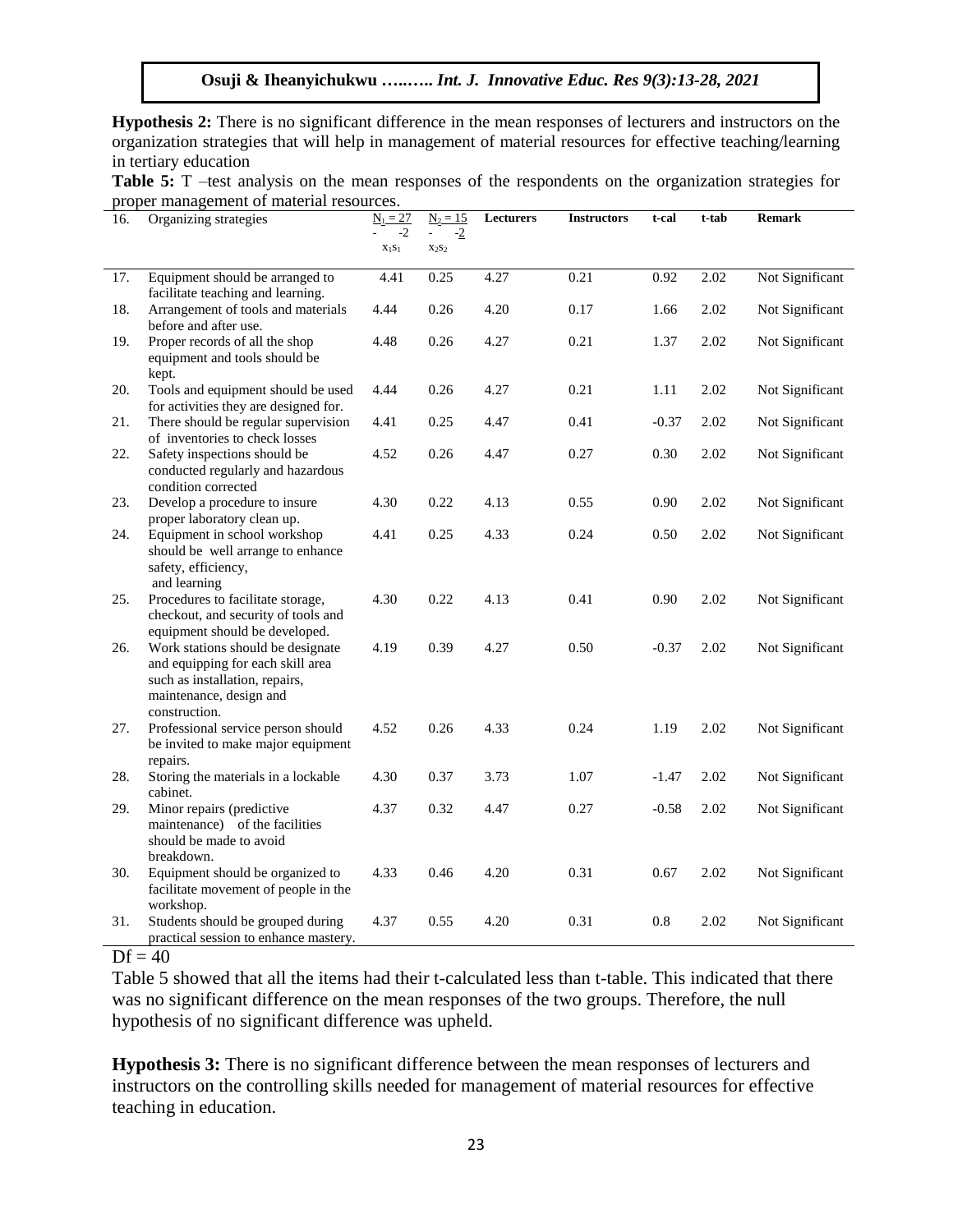| S/  | <b>Controlling strategies</b>                                       | $N_1 = 27$ | $N_2 = 15$ | Lecturers | <b>Instructors</b> | t-cal   | t-tab | <b>Remark</b> |
|-----|---------------------------------------------------------------------|------------|------------|-----------|--------------------|---------|-------|---------------|
| No  |                                                                     | $-2$       | $-2$       |           |                    |         |       |               |
|     |                                                                     | XISI       | $x_{2S2}$  |           |                    |         |       |               |
| 32. | Selecting, storing, and                                             | 4.33       | 0.23       | 4.20      | 0.31               | 0.76    | 2.02  | <b>Not</b>    |
|     | maintaining materials. for student                                  |            |            |           |                    |         |       | Significant   |
|     | use.                                                                |            |            |           |                    |         |       |               |
| 33. | Promoting material and                                              | 4.48       | 0.34       | 4.33      | 0.24               | 0.89    | 2.02  | <b>Not</b>    |
|     | environmental safety by colour<br>coding equipment marking safety   |            |            |           |                    |         |       | Significant   |
|     | zones ,and posting appropriate                                      |            |            |           |                    |         |       |               |
|     | safety signs.                                                       |            |            |           |                    |         |       |               |
| 34. | An identification system should be                                  | 4.33       | 0.23       | 4.20      | 0.17               | 0.92    | 2.02  | <b>Not</b>    |
|     | used                                                                |            |            |           |                    |         |       | Significant   |
|     | to deter material theft.                                            |            |            |           |                    |         |       |               |
| 35. | Students should be guided in the                                    | 4.52       | 0.26       | 4.20      | 0.46               | 1.59    | 2.02  | <b>Not</b>    |
|     | use of<br>appropriate tools, equipment and                          |            |            |           |                    |         |       | Significant   |
|     | machine in the school.                                              |            |            |           |                    |         |       |               |
| 36. | Lecturer and workshop staff                                         | 4.41       | 0.25       | 4.13      | 0.27               | 1.70    | 2.02  | <b>Not</b>    |
|     | should                                                              |            |            |           |                    |         |       | Significant   |
|     | prepare directives for the use of                                   |            |            |           |                    |         |       |               |
|     | machines, tools and materials.                                      |            |            |           |                    |         |       |               |
| 37. | Maintaining a complete inventory<br>tools at the end of each class. | 4.07       | 1.07       | 4.13      | 0.98               | $-0.57$ | 2.02  | <b>Not</b>    |
|     |                                                                     |            |            |           |                    |         |       | Significant   |
| 38. | There should be a competent                                         | 4.41       | 0.33       | 4.13      | 0.27               | 1.63    | 2.02  | <b>Not</b>    |
|     | storekeeper who should be                                           |            |            |           |                    |         |       | Significant   |
|     | responsible for the security of tools                               |            |            |           |                    |         |       |               |
| 39. | and equipment.<br>Tool loan slips should be given to                | 4.33       | 0.31       | 4.13      | 0.41               | 1.02    | 2.02  | <b>Not</b>    |
|     | students and staff who want to                                      |            |            |           |                    |         |       | Significant   |
|     | borrow any tool/equipment.                                          |            |            |           |                    |         |       |               |
| 40. | Accurate inventory of materials in                                  | 4.41       | 0.25       | 4.27      | 0.21               | 0.92    | 2.02  | <b>Not</b>    |
|     | stock should be kept.                                               |            |            |           |                    |         |       | Significant   |
| 41. | There should be adequate check to                                   | 4.48       | 0.26       | 4.20      | 0.17               | 1.93    | 2.02  | <b>Not</b>    |
|     | avoid careless loss of materials due                                |            |            |           |                    |         |       | Significant   |
|     | to pilferation and vandalization                                    |            |            |           |                    |         |       |               |
| 42. | Maintenance and storage of                                          | 4.44       | 0.26       | 4.13      | 0.27               | 1.86    | 2.02  | <b>Not</b>    |
|     | materials should be well                                            |            |            |           |                    |         |       | Significant   |
|     | supervised<br>Overall                                               | 4.38       | 0.35       | 4.19      | 0.33               | 1.02    | 2.02  | <b>NS</b>     |
|     |                                                                     |            |            |           |                    |         |       |               |

Table 6: T-test analysis on the mean responses of respondents on controlling strategies for proper management of material resources.

Data presented on table 6 revealed that all the items had their calculated t-value less than table value at 0.05 level of significance. This showed that there was statistically no significant difference on the mean responses of the two groups. The table also revealed that the overall t-calculated is 1.02, which is less than the t-test of 2.02. Therefore the null hypothesis was upheld

#### **DISCUSSION OF FINDINGS**

Based on the findings it was revealed that all the 15 items on planning skills for proper management of material resources were rated agree by respondents. This may be as a result of the importance attached to planning in any management. Planning skills of material resource management are foundation of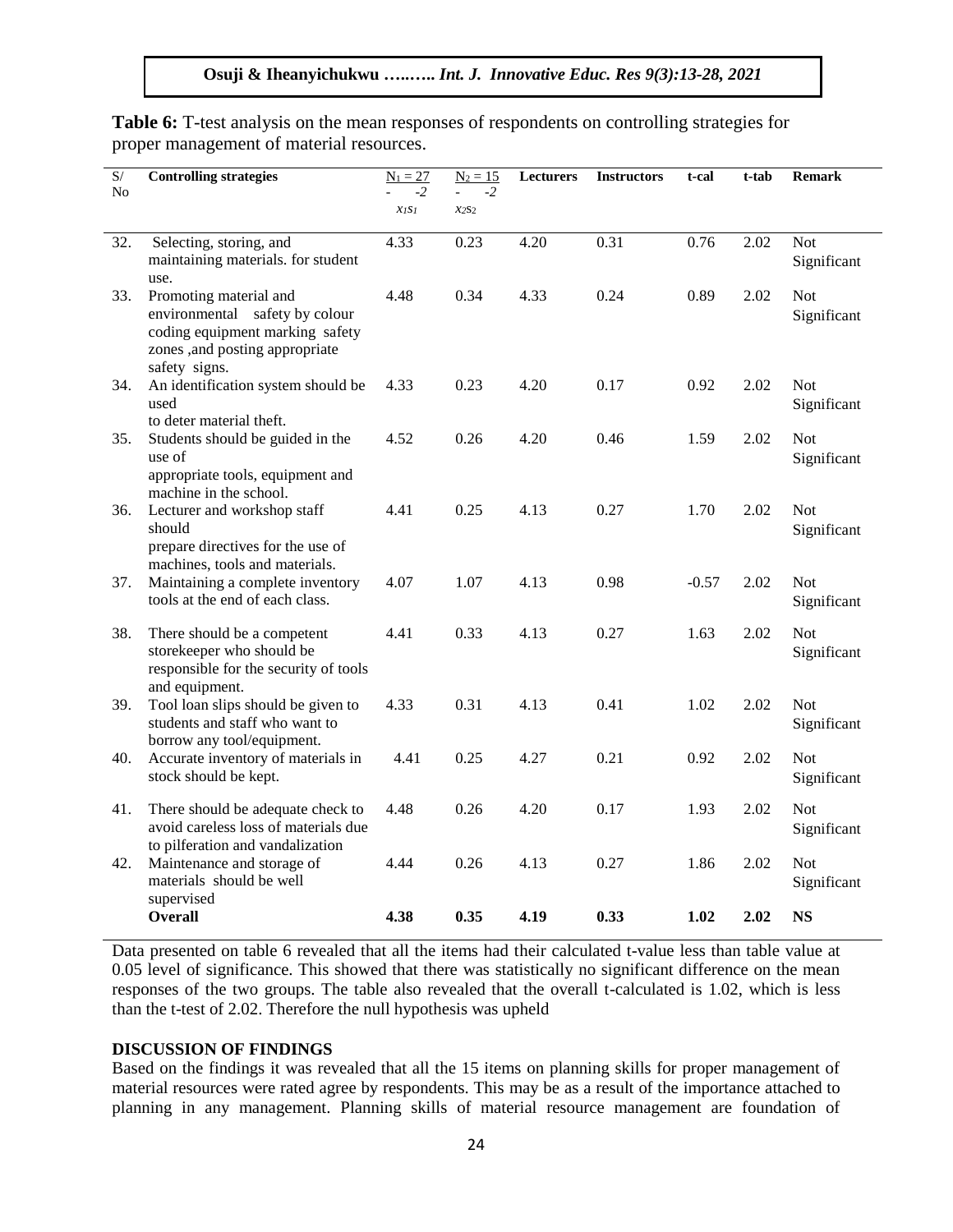management for the attainment of objectives in tertiary education at any reasonable cost. The findings agree with national policy on education (2004) which stated that the success of any system of education is hinges on proper planning. Therefore lecturers and instructors in tertiary education should have good knowledge of planning of resources and activities carried out in the school. Such plans from the findings of the study include plans for purchase of tools, machines and other consumable materials that would be needed for developing course outline, unit lessons, learning activities, methods to be used for particular lesson and time required for unit lesson.

The findings of the study was also in tandem with the view of Tarig (2008), who opined that planning provides direction, reduces uncertainty minimizes waste and redundancy and sets the standards for controlling educational activities. To this, teachers and instructors should adopt and implement these skills on planning for the material resources for effective teaching/learning in tertiary education. The experts' opinion cited above helped to justify the findings of the study on planning skills needed in management of material resources for effective teaching/learning in tertiary education. From the study it was found out that 15 items on the organizing strategies were rated agree by the respondents to be effective for proper management of material resources. The findings among others include; arrangement of tools and materials before and after use; students should be grouped during practical sessions to enhance mastery; materials should be stored in cabinet; proper records of all the materials should be kept etc. The findings were in agreement with opinion of Nwachukwu (2006) who stated that organizing represents the way resources connect together to achieve objectives. He elucidated the responsibilities of workshop teacher/instructor in organizing materials resources to include; to arrange all resources in the laboratory in conformity with safety regulations store the materials in a lockable cabinets or open pigeonhole boxes; arrange students into groups for instructions and demonstrations in a small and comfortable area or around a piece of machine; arrange facilities that will enhance security of the laboratory users. Similarly, the finding was in conformity with the view of Okorie (2002) who considered the following principles important for effective organization of material resources, they include: machine and tools should be organized in reference and accountability; proximity to users should be high priority; lost or damage tools should be replaced for continuity of the programme.

The findings also agree with submission of Everard and Geoffery (1985) who stated resources actually present in the school are known and that there is need for keeping up to date inventories which are periodically checked. The implication is that lecturers and instructors should keep up to date inventories of materials that will help to minimize lost and enhance effective teaching and learning in tertiary education. The opinions of the experts cited above helped to justify the findings of the study on organizing strategies needed in management of material resources for effective teaching and learning. The findings of the study on controlling strategies showed that the respondents agree to all the 11 items as needed in management of material resources for effective teaching in tertiary education. The findings among others include; an identification system should be used to deter material theft; students should be guided in the use of appropriate materials in the schools; lecturers and instructors should prepare directives for the use of tools, equipment and materials; there should be a competent storekeeper who should be responsible for the security of instructional materials.

The findings was in consonant with view of Momoh (1998) who stated that managerial responsibilities of controlling resources in teaching/learning involves providing instruction and guiding the use of materials and enhance their maintenance .The findings on controlling strategies was also in conformity with view of Ogbonna (1988) who maintained that someone should be clearly responsible for the control and maintenance of each equipment. The implication from the findings was that the lecturers need the knowledge and skill of controlling to be able to manage material resources effectively and to improve the quality of teaching and learning .The opinions of the experts cited above helped to justify the findings of the study on the controlling skills needed in management of materials resources for effective teaching in tertiary education. From the study it was found out that there was no significant difference in the mean ratings of the responses of lecturers and instructors in higher education on the planning, organizing, controlling and coordinating skills needed in management of materials resources for effective teaching and learning in higher education. Therefore, the null hypotheses of no significant difference in the mean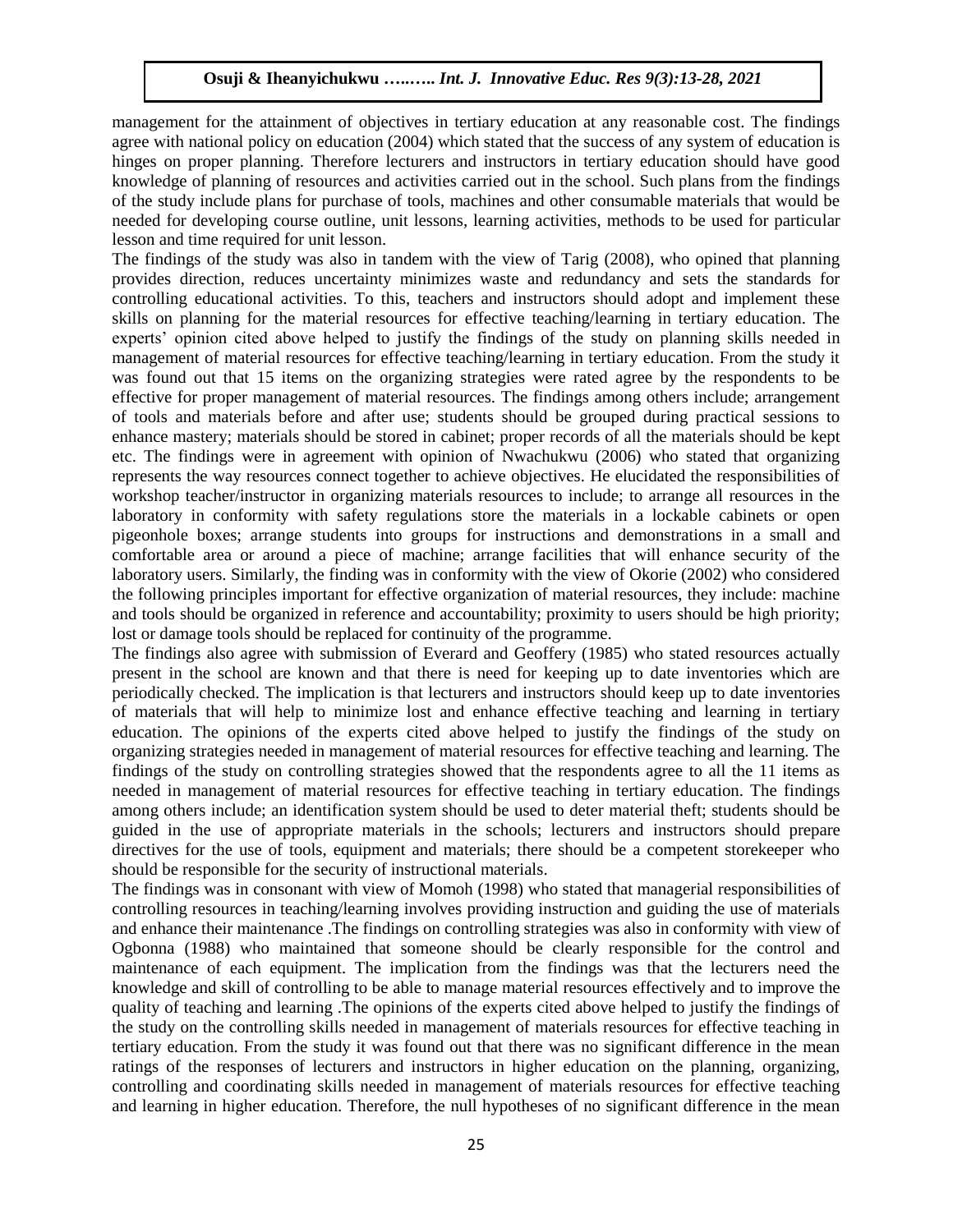ratings of the respondent were upheld. The implication of this finding is that it helped to validate the findings on sections B, C, and D and also it implied that the qualifications and professional experiences of the two groups of respondents had no significant influence on their opinion of the planning, organizing, and controlling skills needed in management of material resources for effective teaching and learning in tertiary education.

# **CONCLUSION**.

The scope and importance of tertiary education have changed significantly. Many years ago tertiary education, which was more commonly referred to as higher education, was what happened in universities. This largely covered teaching and learning requiring high level conceptual and intellectual skills in the humanities, sciences and social sciences, the preparation of students for entry to a limited number of professions such as medicine, engineering, law, etc. and disinterested advanced research and scholarship. Teaching and learning in tertiary education is heavily dependent on availability and proper utilization of material resources. Education activities cannot be carried out effectively without material resources which must be adequate in number and quality. The available material resources are poorly managed and this hampers deserved teaching/learning activities in the school. Effectiveness could be achieved in teaching/learning if there should be judicious management of material resources. To make contribution in this direction, the study explore at material resource management strategies for effective teaching in higher education. The study therefore, made the following contribution to knowledge and management of material resources:

- 1. It has provided information to lecturers and instructors on management strategies for effective teaching in tertiary education.
- 2. It has provided information on material resource management to different state government in South-South of Nigeria. The information could be package into lecturers and instructors to enhance their effective teaching in higher education.

From the findings that also emanated from the study, it was concluded that the acquisition of the identified skills in planning, organizing, controlling and coordinating the use of material resources in teaching /learning in tertiary education in the state will enhance the achievement of the stated objectives tertiary education in the state

### **RECOMMENDATIONS**

Based on the findings of the study, the following recommendations were made.

- 1. State governments through the ministry of education should package the management strategies in managing material resources into workshop materials and organize workshop on them for classrooms and workshop in order to impart skills on students.
- 2. Lecturers and instructors should implement the knowledge gained in the resources material management skills for improving the competencies of teachers and instructors
- 3. The curriculum planners should emphasize management of material resources in the curriculum of tertiary education through accreditation
- 4. The educational administrators in the state implement the knowledge gained in the resources material management skills for improving should ensure that lecturers are skilled in planning, organizing, controlling and coordinating of the use of material resources tertiary education in the state.
- 5. School administrators should be encouraged to develop methods of prudent material resource management to increase their efficiency in tertiary education.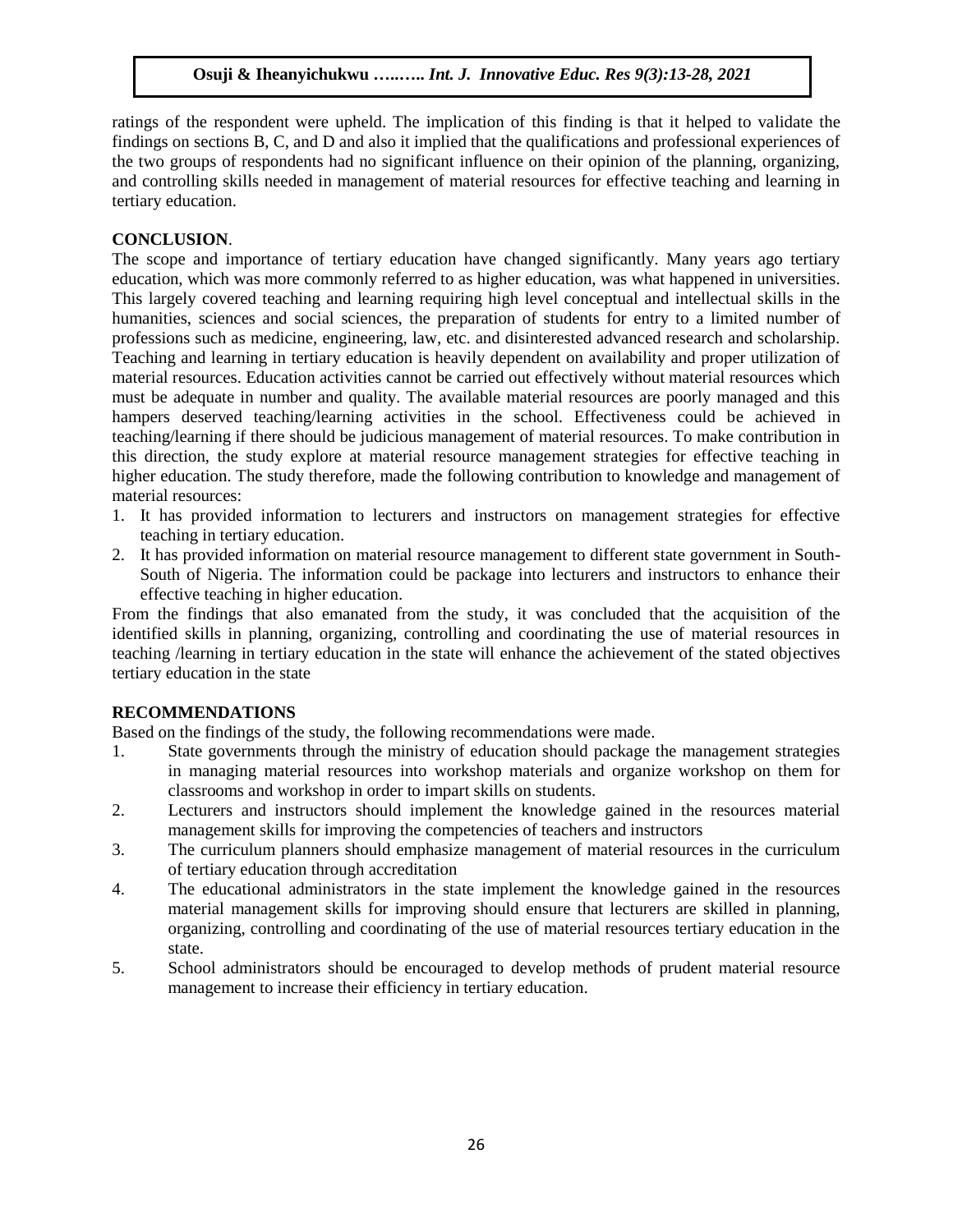#### **REFERENCES**

- Abdulkareem, A. Y and Fasasi, Y. A. (2013). Management of educational facilities in Nigerian schools: The roles of Administrators and inspectors. Unpublished Article, Department of Educational Management, University of Ilorin, Ilorin, Nigeria .
- Adetoro, S. O. (2011). Strategies for Improving the Resource Management in Education. *Journal of Educational Management*. 13 (4), 134 – 147.
- Aigboje, C.D. (2007) Head teachers' perception of adequacy of the facilities provided for the implementation of Universal Basic Education (UBE) in Nigerian primary schools. Journal of Applied Research in Education 5(1), 58- 66
- Adebesim, J.B (2003). *Technology Education. In a democratic Nigeria*. National Association of Teachers of technology.
- Adeboyeje, R.A (2000). A practical approach to effective utilization and maintenance of physical facilities in secondary schools. In J.O. Fadipe & E.E. Oluchukwu (Eds.). Educational planning and administration in the 21st century. Ondo: NIEPA. 88-103
- Adesina, A. S. (2004). The need for evaluation of educational resources in schools. *A paper presented at International Conference on Education and the Realization of Millennium Development Goals (MDGs) in Africa*, held at Mekelle University, Ethiopia from 14th – 18th October, 2004
- Adesina, S. (2006) Secondary Education in Nigeria, Ife, University of Ife Press.
- Adeotun, P.A. (2004) Material Resource Management Ibadan, Vantage Publishers International.
- Adetoro, S. O. (2011). Strategies for Improving the Resource Management in Education. *Journal of Educational Management*. 13 (4), 134 – 147.
- Aigboje, C.D. (2007) Head teachers' perception of adequacy of the facilities provided for the implementation of Universal Basic Education (UBE) in Nigerian primary schools. Journal of Applied Research in Education 5(1). 58- 66.
- Amirizie, B. (2004). Contemporary Issues in School Operations, Owerr; Springfield Publishers.
- Awotua-Efebo, E.B. (1999) Effective teaching: Theory and practice. Port Harcourt: paragraphics.
- Akindele, T. (2004) Material Resource Management, Ilesha; Ilesanmi Press
- Azubike, R.N (1993). Non-human Resources Management in Vocational Education: Problems and Issues. Nigerian Vocational Journal Vol. 6:90-96 .
- Bernstein, H. (2003) Schools for servitude, New York; Prentice Hill Inc.
- Chukwuani S.O. (1989). Management and Organizational Problems of Introductory Technology Workshops in the Junior Secondary School in Nkanu Local Government Area. (Unpublished Master Thesis) University of Nigeria, Nsukka.
- Edoze ES (2010) Materials management and organizational effectiveness: A Study of Selected Telecommunication Firms in Delta State.
- Ehiametalor, E. T. (2003). Educational Resource Management: Failure of the Past. Unpublished Report of UNICEF Project, University of Benin, 18th September, 2003
- Ejiogu, A. (2009) Landmarks in Nigeria Education, Lagos; Joja Publishers
- Ezeji S.C. O.A. (2001). Basic Principles of Research in Education. Enugu: Cheston Agency Ltd.
- Fayol, H. Max, W., & Bernard, C. (1961). Management theory. Management/Administration. http://bizcovering.com/management/ Federal Republic of Nigeria (FRN) (2004). *National Policy on Education*. Abuja: Ministry of Education.
- Ivowi, M.O (1996). Towards Effective Management and Utilization of Laboratory Resources. Education today. Yaba Lagos: NERDC 5:19-22.
- Knezevich, F. (2006) The School, London, Macmillian Publishers.
- Nakpodia, E. D. (2010). Human Resource Management in School Administration in Delta State Nigeria. *Journal of Social Science,* 23 (3): 179-187.
- Nwachukwu C.E. (2006). Designing Appropriate Methodology in Vocational and Technical Education for Nigeria. Nsukka University Trust Publishers.